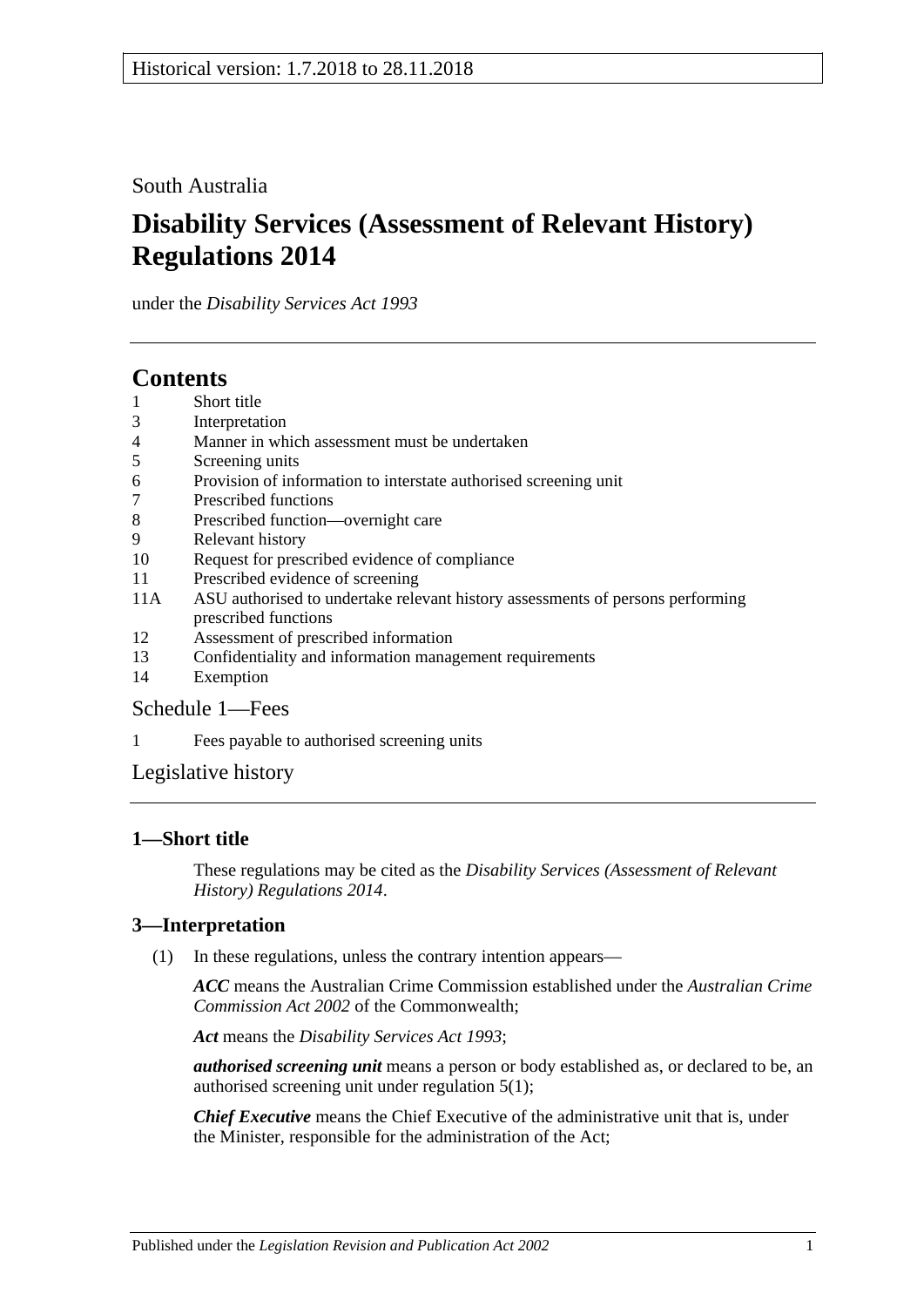*disability services employment screening* means undertaking an assessment of information about a person for the purpose of determining whether the person may, if appointed to, or engaged to act in, a position, pose a risk to the safety or welfare of people with a disability;

*interstate authorised screening unit* means a person or body declared to be an interstate authorised screening unit under [regulation](#page-1-5) 5(2).

(2) A term or phrase used in these regulations that is used in section 5B or 5C of the Act has the same meaning as in that section unless the contrary intention appears.

#### <span id="page-1-0"></span>**4—Manner in which assessment must be undertaken**

- (1) For the purposes of section 5B(1) and (2) of the Act, an assessment of a person's relevant history must be undertaken by an authorised screening unit.
- (2) For the purposes of section  $5C(3)(a)$  of the Act, an assessment of a person's relevant history must be undertaken by—
	- (a) having an authorised screening unit assess the relevant history of the person; or
	- (b) obtaining a criminal history report (such as a National Police Certificate) prepared by the ACC or an ACC accredited agency or broker.

#### <span id="page-1-4"></span><span id="page-1-1"></span>**5—Screening units**

- (1) The Chief Executive may, as the Chief Executive thinks fit—
	- (a) establish authorised screening units; or
	- (b) declare, by notice in the Gazette, that a person or body is an authorised screening unit,

for the purposes of undertaking relevant history assessments under the Act.

<span id="page-1-5"></span>(2) The Chief Executive may, by notice in the Gazette, declare that a person or body is an interstate authorised screening unit for the purposes of these regulations.

#### <span id="page-1-2"></span>**6—Provision of information to interstate authorised screening unit**

Despite any other Act or law, information forming part of a person's relevant history may be provided by the Crown, or an agency or instrumentality of the Crown, to an interstate authorised screening unit for the purpose of undertaking disability services employment screening as authorised or required under a law of another State or Territory, or of the Commonwealth.

#### <span id="page-1-3"></span>**7—Prescribed functions**

For the purposes of paragraph (c) of the definition of *prescribed functions* in section 5B(6) of the Act, the following kinds of records are prescribed (where such records relate to a person with a disability):

- (a) records of a disability service;
- (b) records of an educational or child care service;
- (c) records of a health service (within the meaning of the *[Health Care Act](http://www.legislation.sa.gov.au/index.aspx?action=legref&type=act&legtitle=Health%20Care%20Act%202008) 2008*);
- (d) records made or kept in connection with the administration of the following: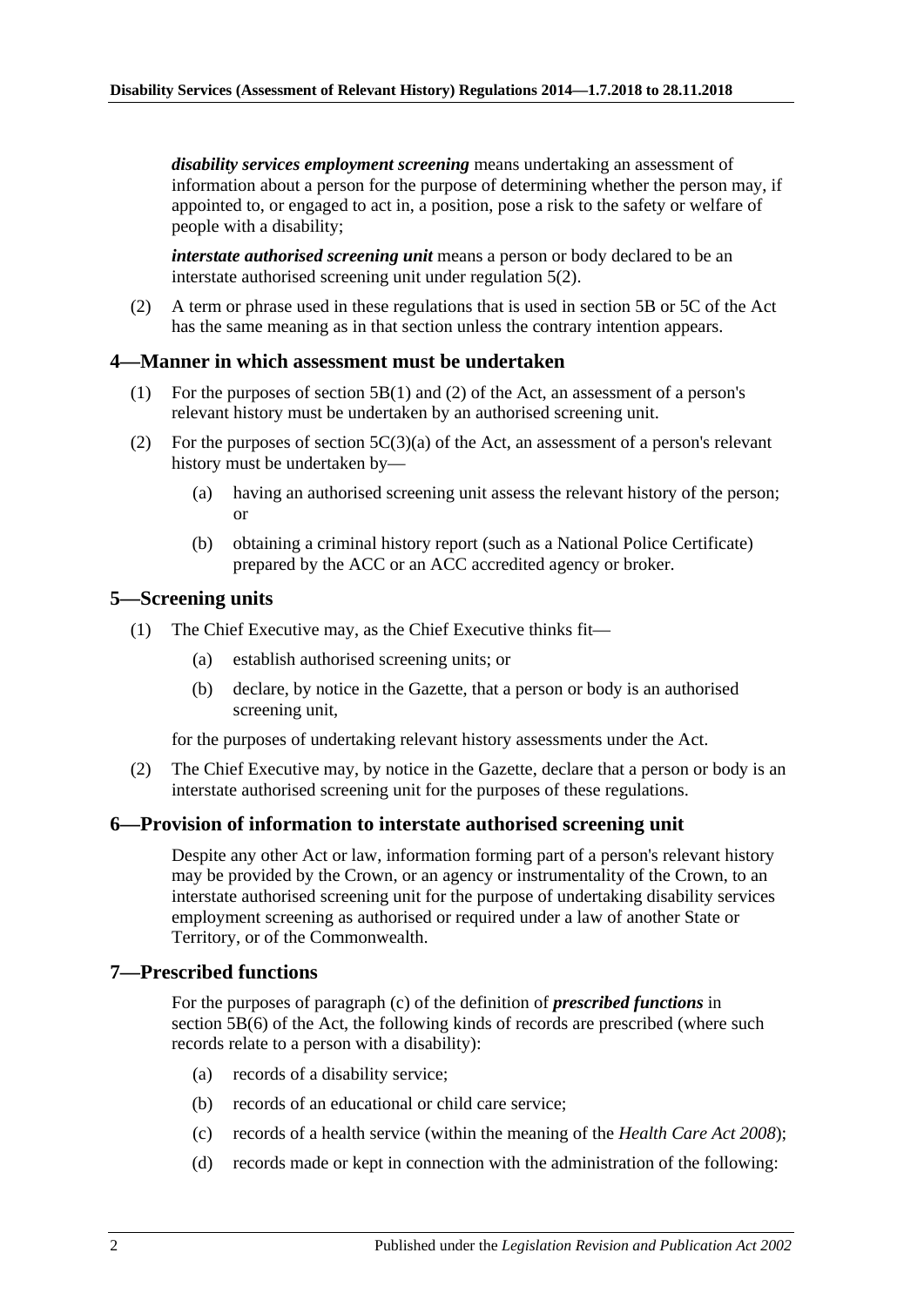- (i) *[Children's Protection Act](http://www.legislation.sa.gov.au/index.aspx?action=legref&type=act&legtitle=Childrens%20Protection%20Act%201993) 1993*;
- (ii) *[Disability Services Act](http://www.legislation.sa.gov.au/index.aspx?action=legref&type=act&legtitle=Disability%20Services%20Act%201993) 1993*;
- (iii) *[Family and Community Services Act](http://www.legislation.sa.gov.au/index.aspx?action=legref&type=act&legtitle=Family%20and%20Community%20Services%20Act%201972) 1972*;
- (iv) *[Supported Residential Facilities Act](http://www.legislation.sa.gov.au/index.aspx?action=legref&type=act&legtitle=Supported%20Residential%20Facilities%20Act%201992) 1992*;
- (e) records relating to legal proceedings.

#### <span id="page-2-0"></span>**8—Prescribed function—overnight care**

- (1) The provision of overnight care is prescribed for the purposes of paragraph (d) of the definition of *prescribed functions* in section 5B(6) of the Act.
- (2) In this regulation—

*overnight care* means care provided to a person with a disability overnight and involving sleeping arrangements (whether such care is provided on a short term or ongoing basis).

#### <span id="page-2-1"></span>**9—Relevant history**

- <span id="page-2-2"></span>(1) For the purposes of paragraph (a)(v) of the definition of *relevant history* in section 5B(6) of the Act, the following persons and bodies are prescribed:
	- (a) the administrative unit that is, under the Minister, responsible for the administration of the Act;
	- (b) the administrative unit that is, under the Minister, responsible for the administration of the *[Children's Protection Act](http://www.legislation.sa.gov.au/index.aspx?action=legref&type=act&legtitle=Childrens%20Protection%20Act%201993) 1993*;
	- (c) the administrative unit that is, under the Minister, responsible for the administration of the *[Supported Residential Facilities Act](http://www.legislation.sa.gov.au/index.aspx?action=legref&type=act&legtitle=Supported%20Residential%20Facilities%20Act%201992) 1992*;
	- (d) a licensing authority within the meaning of the *[Supported Residential](http://www.legislation.sa.gov.au/index.aspx?action=legref&type=act&legtitle=Supported%20Residential%20Facilities%20Act%201992)  [Facilities Act](http://www.legislation.sa.gov.au/index.aspx?action=legref&type=act&legtitle=Supported%20Residential%20Facilities%20Act%201992) 1992*;
	- (e) the Courts Administration Authority;
	- (f) a prescribed disability service provider that is not a government department, agency or instrumentality;
	- (g) an authorised screening unit.
- (2) Information is excluded from the ambit of the definition of *relevant history* in section 5B(6) of the Act if—
	- (a) in respect of a relevant history assessment in relation to which the administrative unit referred to in [subregulation](#page-2-2) (1)(b) holds relevant information—the information is excluded under regulation 10B(2) of the *[Children's Protection Regulations](http://www.legislation.sa.gov.au/index.aspx?action=legref&type=subordleg&legtitle=Childrens%20Protection%20Regulations%202010) 2010* for the purposes of those regulations; or
	- (b) in respect of a relevant history assessment of a kind determined by the Chief Executive—the Chief Executive determines, for reasons based on the nature and quality of the information or on other reasonable grounds, that the information should be so excluded.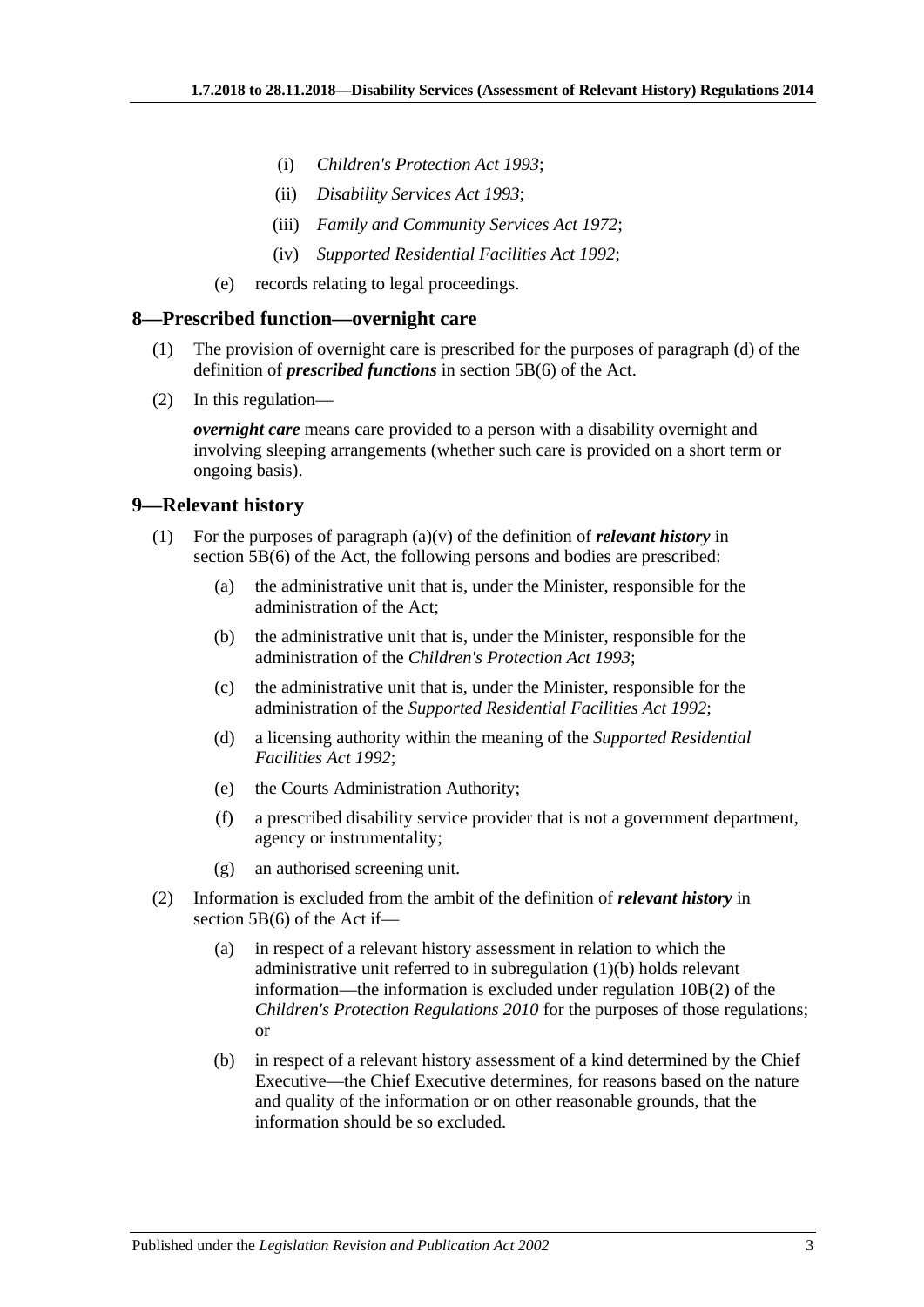#### <span id="page-3-0"></span>**10—Request for prescribed evidence of compliance**

For the purposes of section  $5C(5)(c)$  of the Act, a request must—

- (a) in the case of a request made by a person with a disability in respect of whom the prescribed function is being performed—be made orally or in writing; or
- (b) in the case of a request made by a parent, guardian or carer of such a person with a disability—
	- (i) be made in writing; and
	- (ii) include the name of the person making the request; and
	- (iii) specify whether the person making the request is the parent, guardian or carer of the person with a disability.

#### <span id="page-3-1"></span>**11—Prescribed evidence of screening**

For the purposes of section 5C(5) of the Act, the following kinds of evidence are prescribed:

- (a) a criminal history report (such as a National Police Certificate) prepared by any of the following within the 3 years preceding the request:
	- (i) South Australia Police;
	- (ii) CrimTrac or a CrimTrac accredited agency or broker;
	- (iii) the ACC or an ACC accredited agency or broker; or
- (b) a relevant history assessment report prepared by an authorised screening unit; or
- (c) any other evidence of a kind approved by the Chief Executive for the purposes of this regulation.

#### <span id="page-3-2"></span>**11A—ASU authorised to undertake relevant history assessments of persons performing prescribed functions**

- <span id="page-3-4"></span>(1) Pursuant to section 5B(4)(b) of the Act, an authorised screening unit is, by force of this regulation, authorised to undertake an assessment of the relevant history of any person who performs, or is to perform, a prescribed function (whether or not the service is being provided by a prescribed disability services provider).
- (2) To avoid doubt, [subregulation](#page-3-4) (1) is in addition to and does not affect a requirement for an assessment of a person's relevant history under section 5B or 5C of the Act.

#### <span id="page-3-3"></span>**12—Assessment of prescribed information**

- (1) An authorised screening unit must not undertake an assessment of prescribed information if—
	- (a) the assessment is not authorised or required under the Act, or otherwise authorised by law; or
	- (b) the prescribed information was provided to the authorised screening unit for specified purposes that do not include disability services employment screening.

Maximum penalty: \$10 000.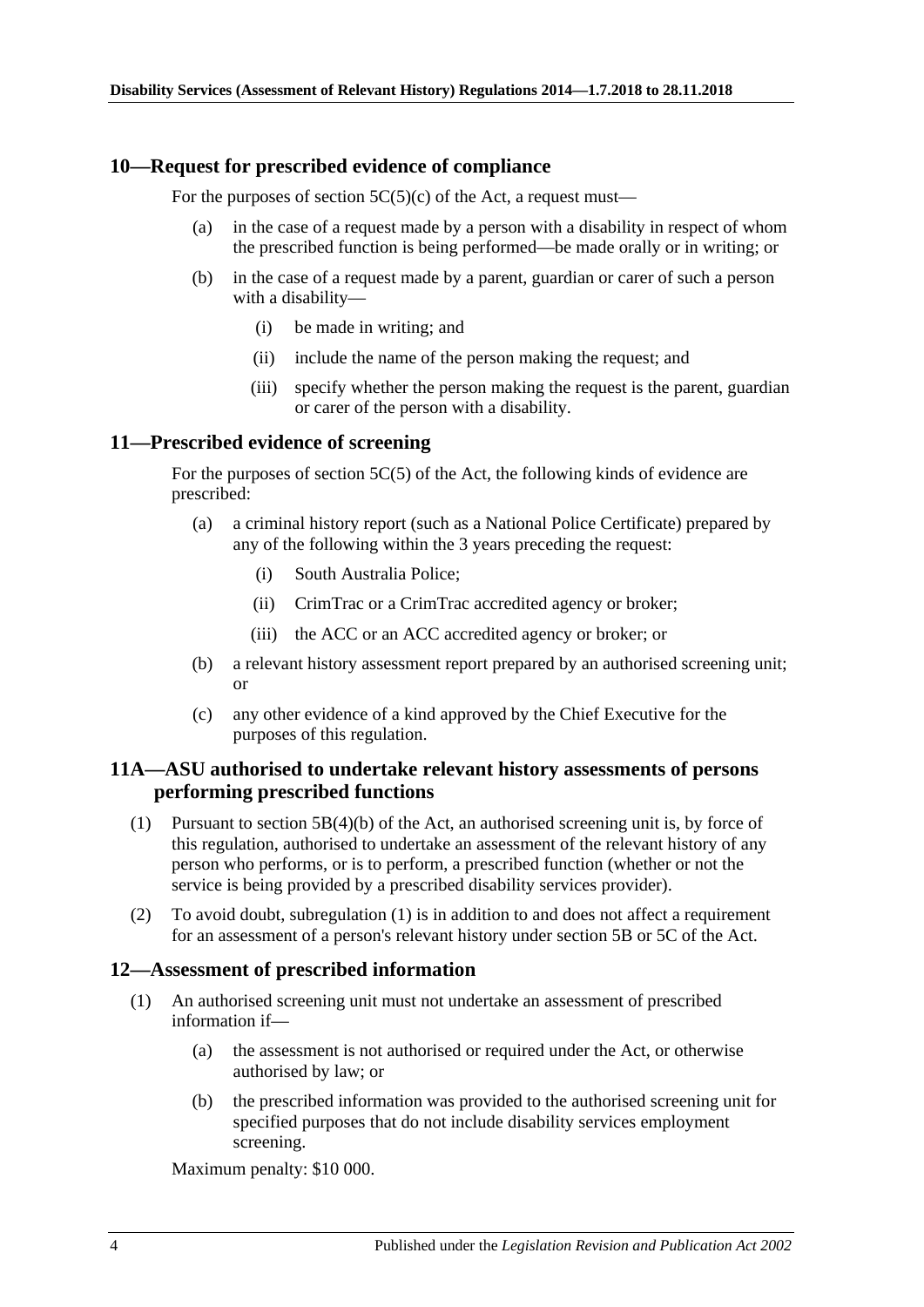(4) In this regulation—

*prescribed information* means information of a kind specified in subparagraph (ii), (iii), (iv) or (v) of paragraph (a) of the definition of *relevant history* in section 5B(6) of the Act.

#### <span id="page-4-0"></span>**13—Confidentiality and information management requirements**

- (1) A person who, in the course of carrying out functions of—
	- (a) a responsible authority; or
	- (b) an organisation to which a responsible authority communicates information forming part of a person's relevant history; or
	- (c) an organisation that prepares a relevant history report for a responsible authority; or
	- (d) an authorised screening unit,

has, or has had, access to information forming part of a person's relevant history must not disclose such information except—

- (e) to, or with the consent of, the person to whom the information relates; or
- (f) as may be authorised or required by law.

Maximum penalty: \$10 000.

- (2) The responsible authority for an organisation to which section 5B of the Act applies must ensure that information forming part of—
	- (a) a person's relevant history; or
	- (b) an assessment obtained from an authorised screening unit,

is dealt with in accordance with any standards for dealing with such information published from time to time by the Chief Executive (insofar as such standards are applicable to the organisation).

Maximum penalty: \$5 000.

#### <span id="page-4-1"></span>**14—Exemption**

- (1) A responsible authority for a prescribed disability service provider is exempt from the requirement under section 5B(1) of the Act to ensure that an assessment of a person's relevant history is undertaken before the person is appointed to, or engaged to act in, a prescribed position if—
	- (a) a child-related employment screening has been carried out in relation to the person within the preceding 3 years; and
	- (b) the child-related employment screening—
		- (i) indicates that the person does not pose a risk to the safety of children if engaged in child-related employment; or
		- (ii) does not indicate that the person is unsuitable to be engaged in child-related employment (however described).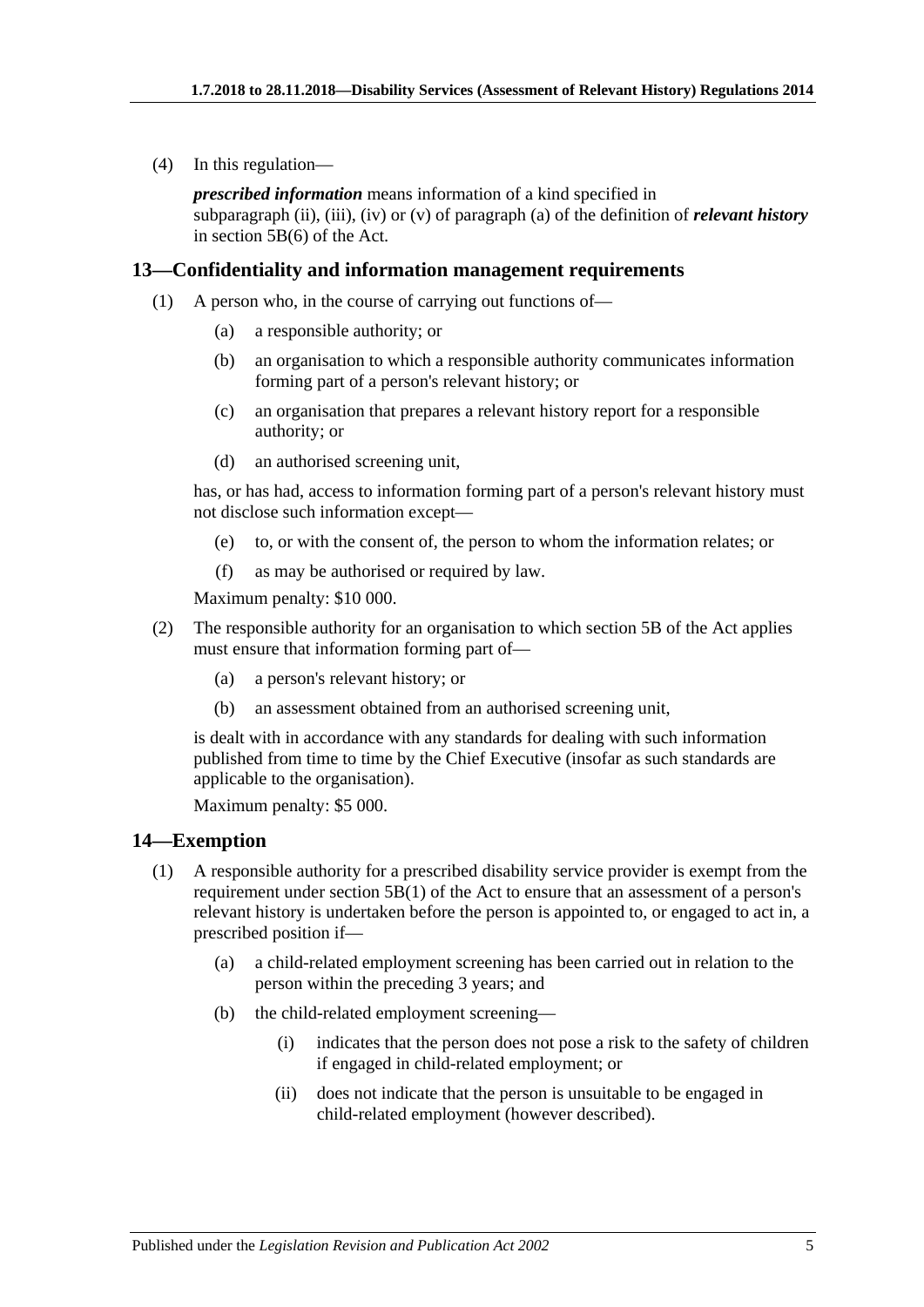(2) In this regulation—

*child-related employment*—a person is engaged in child-related employment if the person—

- (a) is appointed to, or is engaged to act in, a prescribed position (within the meaning of section 8B of the *[Children's Protection Act](http://www.legislation.sa.gov.au/index.aspx?action=legref&type=act&legtitle=Childrens%20Protection%20Act%201993) 1993*); or
- (b) performs a prescribed function (within the meaning of section 8B of the *[Children's Protection Act](http://www.legislation.sa.gov.au/index.aspx?action=legref&type=act&legtitle=Childrens%20Protection%20Act%201993) 1993*);

*child-related employment screening*, in relation to a person, means an assessment of the person's relevant history (within the meaning of section 8B of the *[Children's](http://www.legislation.sa.gov.au/index.aspx?action=legref&type=act&legtitle=Childrens%20Protection%20Act%201993)  [Protection Act](http://www.legislation.sa.gov.au/index.aspx?action=legref&type=act&legtitle=Childrens%20Protection%20Act%201993) 1993*) for the purposes of section 8B of the *[Children's Protection](http://www.legislation.sa.gov.au/index.aspx?action=legref&type=act&legtitle=Childrens%20Protection%20Act%201993)  Act [1993](http://www.legislation.sa.gov.au/index.aspx?action=legref&type=act&legtitle=Childrens%20Protection%20Act%201993)* carried out in accordance with regulation 6(1)(b) of the *[Children's](http://www.legislation.sa.gov.au/index.aspx?action=legref&type=subordleg&legtitle=Childrens%20Protection%20Regulations%202010)  [Protection Regulations](http://www.legislation.sa.gov.au/index.aspx?action=legref&type=subordleg&legtitle=Childrens%20Protection%20Regulations%202010) 2010*.

# <span id="page-5-0"></span>**Schedule 1—Fees**

#### <span id="page-5-1"></span>**1—Fees payable to authorised screening units**

- (1) Subject to [subclause](#page-5-2) (3), the fees set out in the table below are payable to an authorised screening unit for conducting a relevant history assessment under these regulations.
- (2) The fees set out in the table do not include any GST that may be payable in respect of a particular fee.
- <span id="page-5-2"></span>(3) An authorised screening unit may determine circumstances in which a fee payable to the unit may be waived or remitted.

|                                                                                                                                                                                        | Fee     |
|----------------------------------------------------------------------------------------------------------------------------------------------------------------------------------------|---------|
| If the applicant satisfies the authorised screening unit that the relevant position is a<br>voluntary position or is a student placement arranged by or through a tertiary institution | \$54.00 |
| In any other case                                                                                                                                                                      | \$98.00 |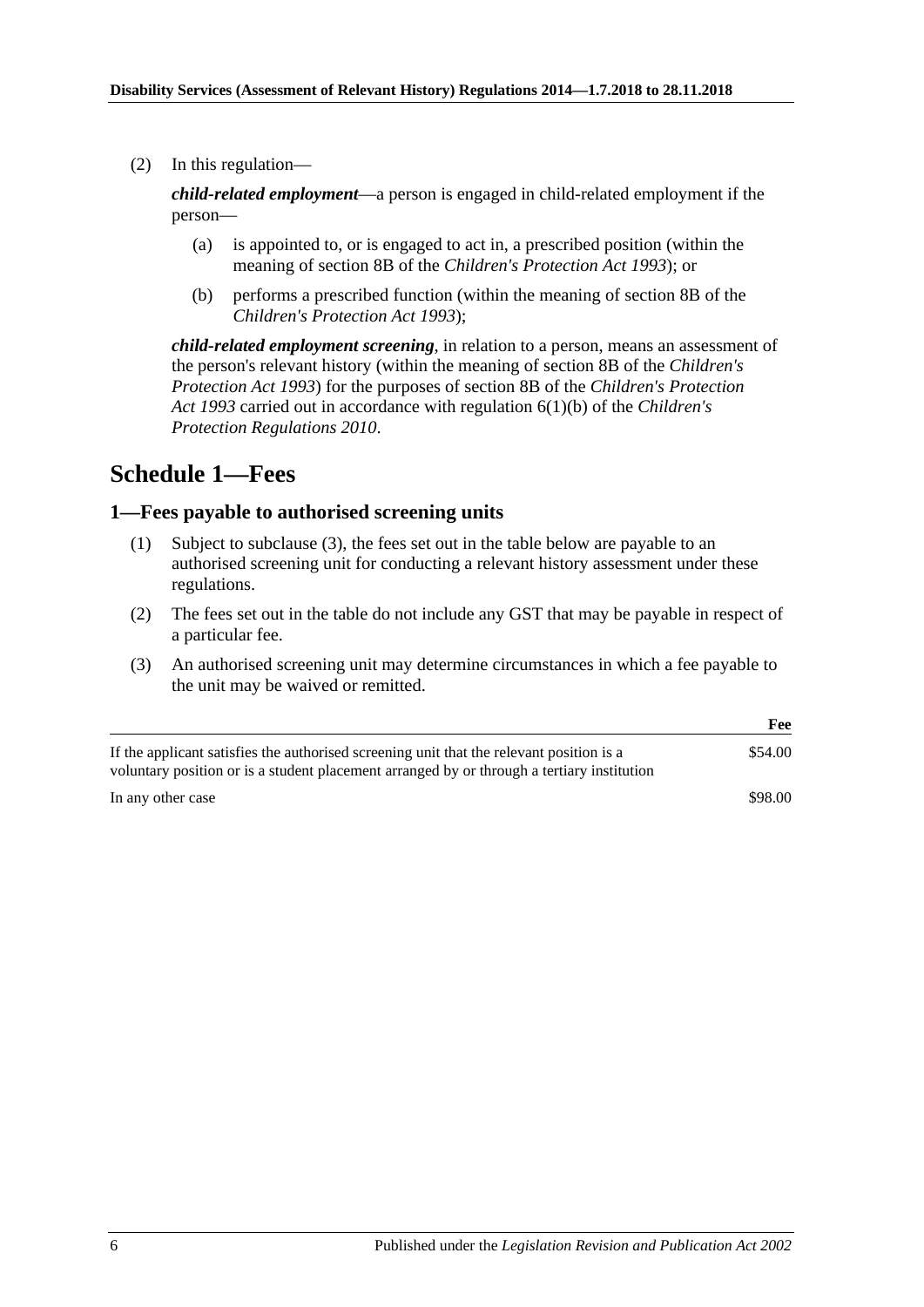# <span id="page-6-0"></span>**Legislative history**

# **Notes**

- Please note—References in the legislation to other legislation or instruments or to titles of bodies or offices are not automatically updated as part of the program for the revision and publication of legislation and therefore may be obsolete.
- Earlier versions of these regulations (historical versions) are listed at the end of the legislative history.
- For further information relating to the Act and subordinate legislation made under the Act see the Index of South Australian Statutes or www.legislation.sa.gov.au.

# **Principal regulations and variations**

New entries appear in bold.

| Year No  | Reference               | Commencement      |
|----------|-------------------------|-------------------|
| 2014 60  | Gazette 13.2.2014 p960  | $16.2.2014$ : r 2 |
| 2014 196 | Gazette 26.6.2014 p3074 | $1.7.2014$ : r 2  |
| 2015 90  | Gazette 18.6.2015 p2638 | $1.7.2015$ : r 2  |
| 2016 53  | Gazette 16.6.2016 p2121 | $16.6.2016$ : r 2 |
| 2016 70  | Gazette 23.6.2016 p2181 | $1.7.2016$ : r 2  |
| 2016 171 | Gazette 30.6.2016 p2790 | $1.7.2016$ : r 2  |
| 2017 76  | Gazette 7.6.2017 p2046  | $7.6.2017$ : r 2  |
| 2017 117 | Gazette 22.6.2017 p2309 | $1.7.2017$ : r 2  |
| 2018 113 | Gazette 21.6.2018 p2308 | $1.7.2018:$ r 2   |

# **Provisions varied**

New entries appear in bold.

|  | Entries that relate to provisions that have been deleted appear in italics. |  |  |  |
|--|-----------------------------------------------------------------------------|--|--|--|
|  |                                                                             |  |  |  |
|  |                                                                             |  |  |  |
|  |                                                                             |  |  |  |

| Provision      | How varied                                                            | Commencement |
|----------------|-----------------------------------------------------------------------|--------------|
| r2             | omitted under Legislation Revision and<br><b>Publication Act 2002</b> | 1.7.2014     |
| r <sub>3</sub> |                                                                       |              |
| r3(1)          | varied by $53/2016$ r 4(1)                                            | 16.6.2016    |
| <b>ACC</b>     | inserted by $171/2016$ r 4                                            | 1.7.2016     |
| r3(2)          | varied by $53/2016$ r 4(2)                                            | 16.6.2016    |
| r <sub>4</sub> | substituted by 171/2016 r 5                                           | 1.7.2016     |
| r <sub>5</sub> |                                                                       |              |
| r 5(1)         | varied by $76/2017$ r 4                                               | 7.6.2017     |
| r11            | varied by 171/2016 r 6                                                | 1.7.2016     |
| r 11A          | inserted by $76/2017$ r 5                                             | 7.6.2017     |
| r 12           |                                                                       |              |
| r12(1)         | varied by $76/2017$ r $6(1)$                                          | 7.6.2017     |
|                |                                                                       |              |